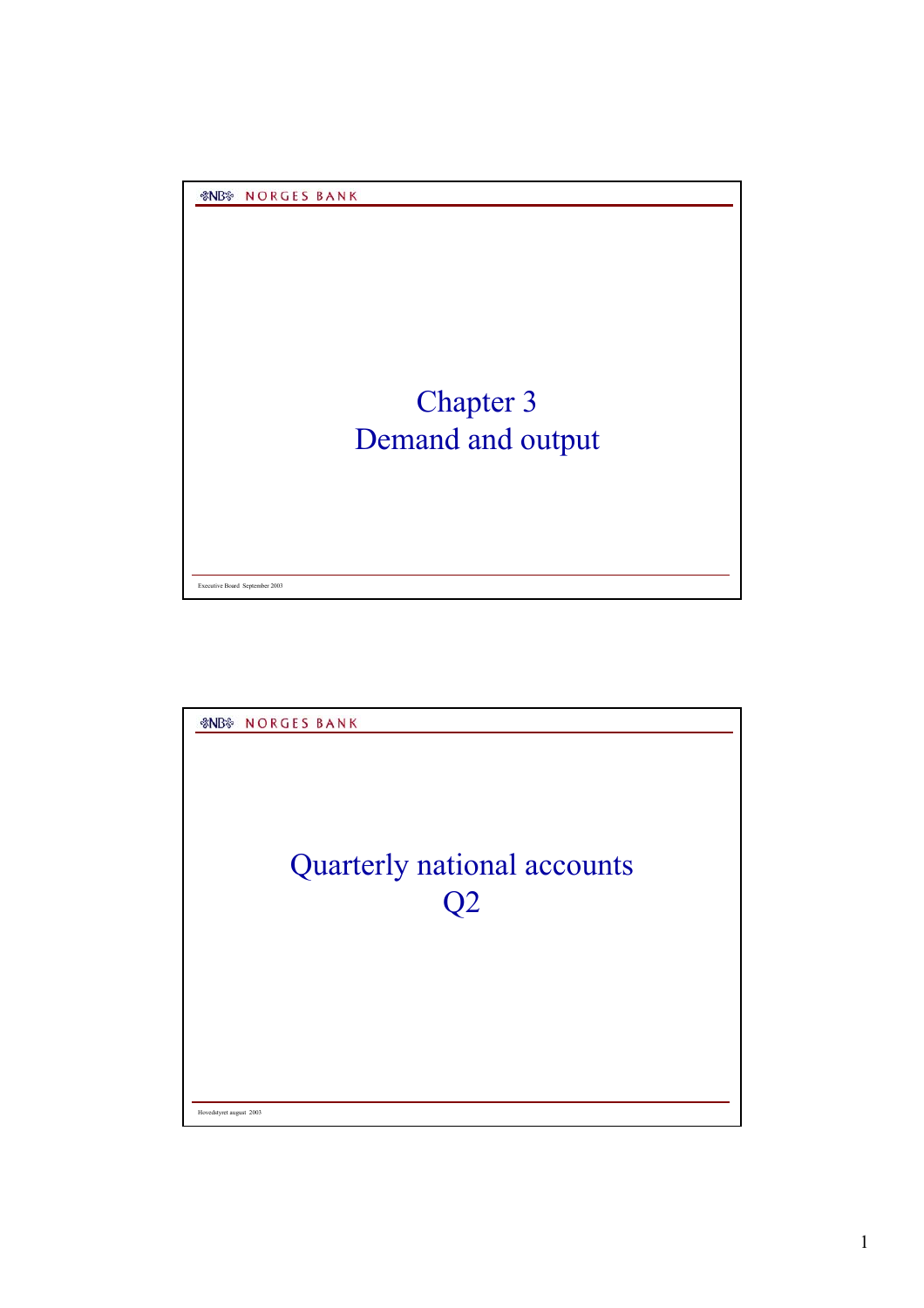Executive Board September 2003

## 3.1 Second quarter 2003

- Seasonally adjusted mainland GDP rose by 0.3 per cent from Q1 to Q2, following a fall of the same amount in the previous quarter
- The second quarter increase was associated with increased production of services, while manufacturing and other goodsproducing industries continued to push output down.
- Overall demand (mainland Norway + exports imports) showed growth of about 2.5 per cent in relation to mainland GDP. This demand was largely covered by inventories (2.8 per cent)

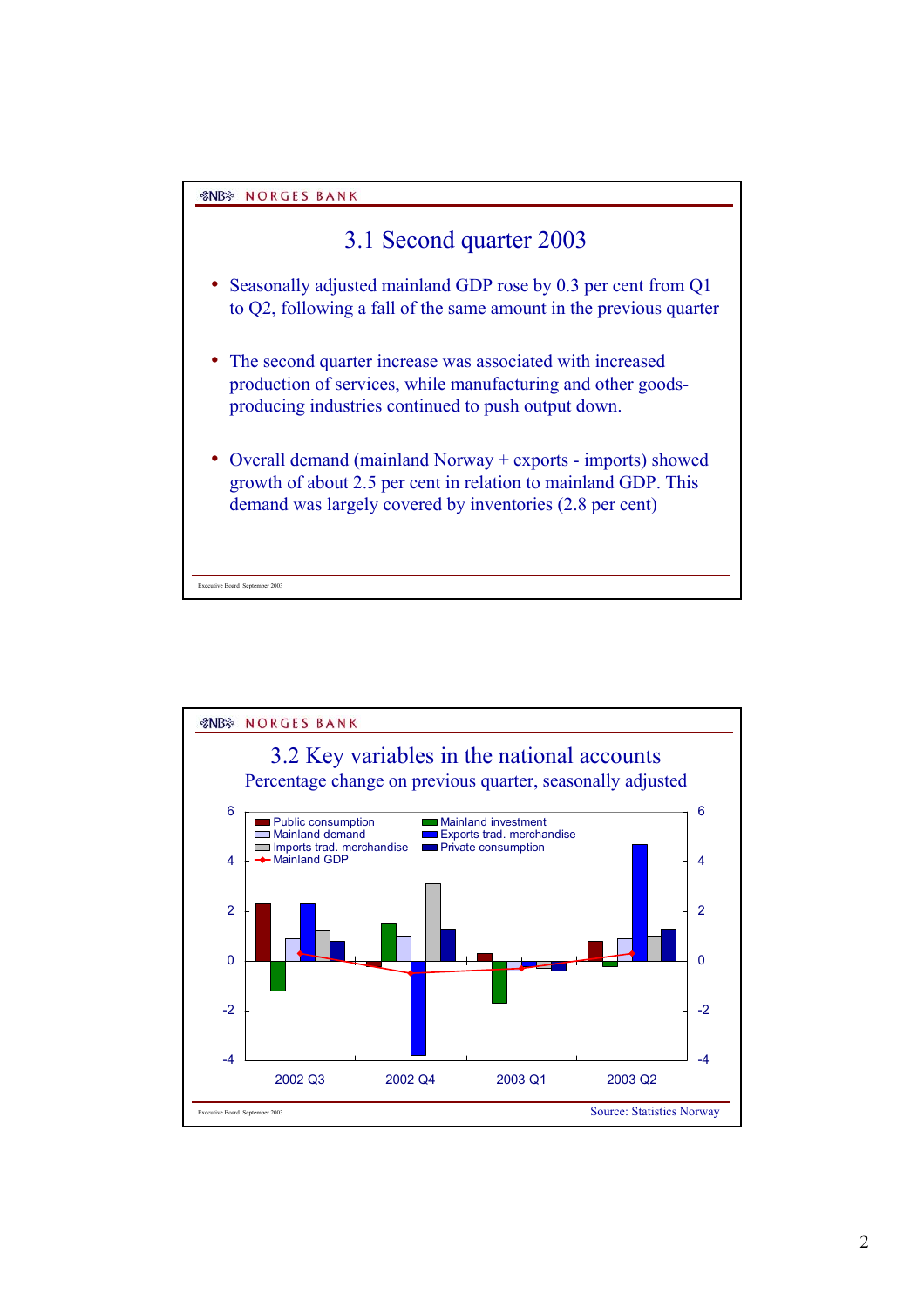



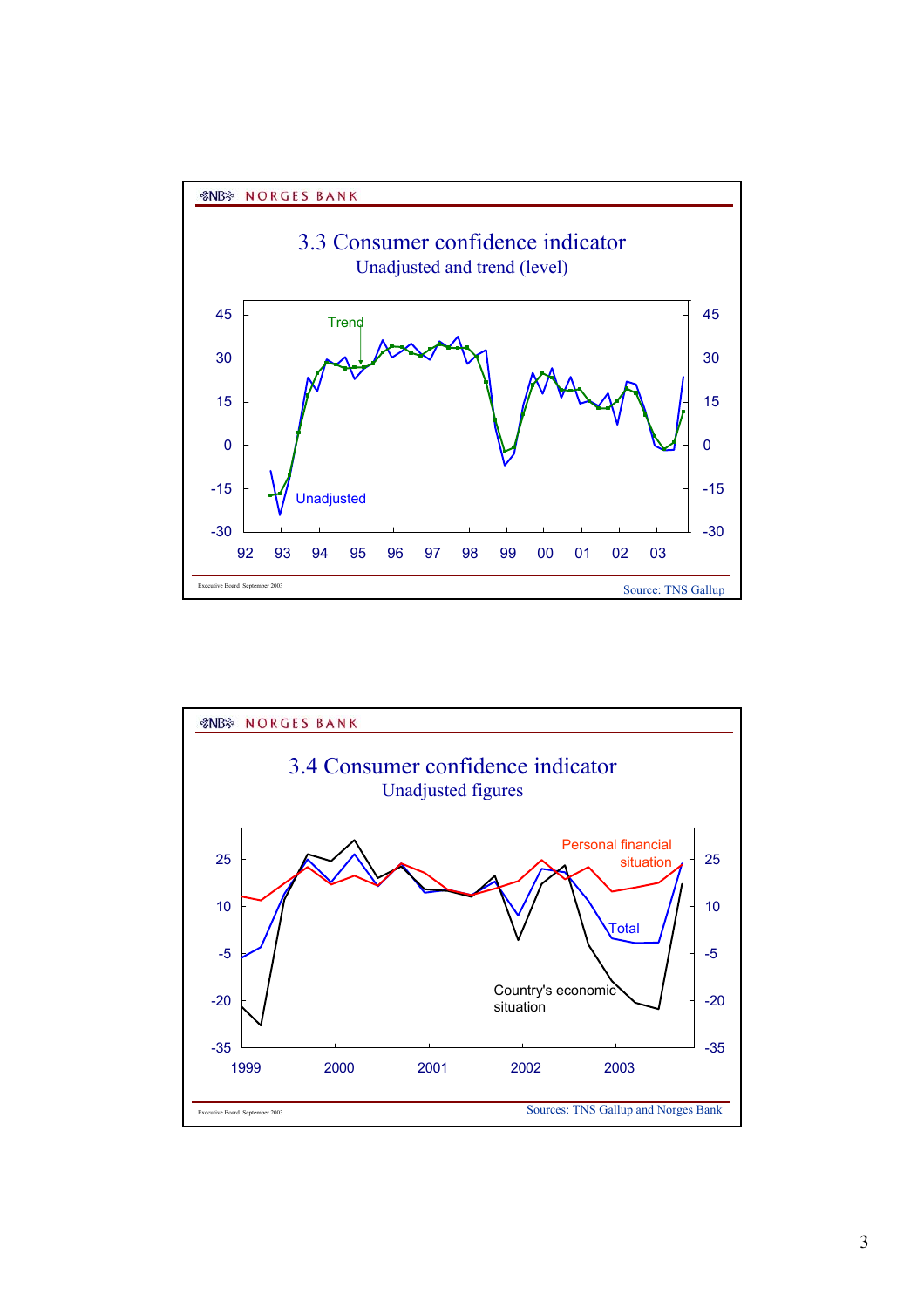

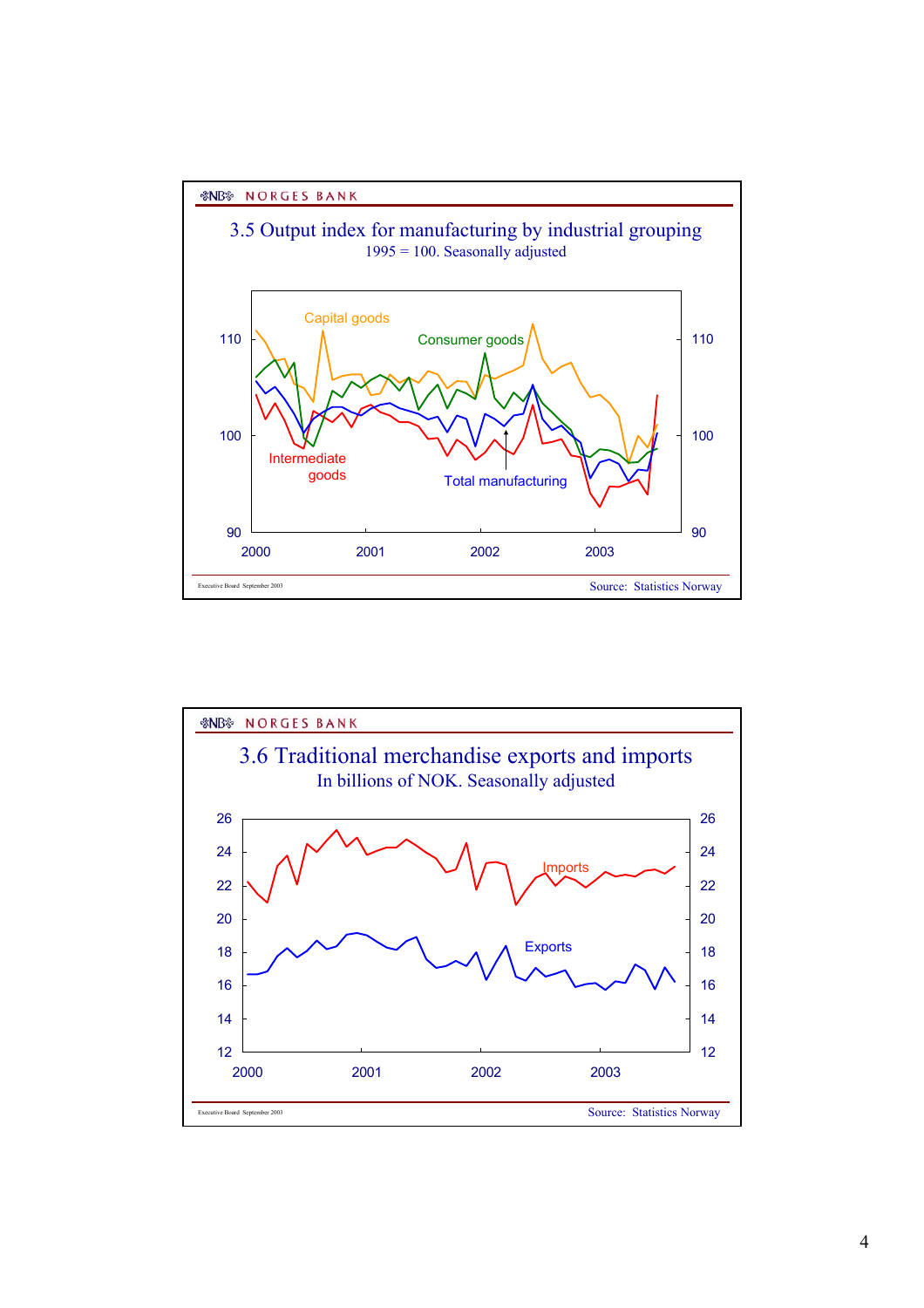



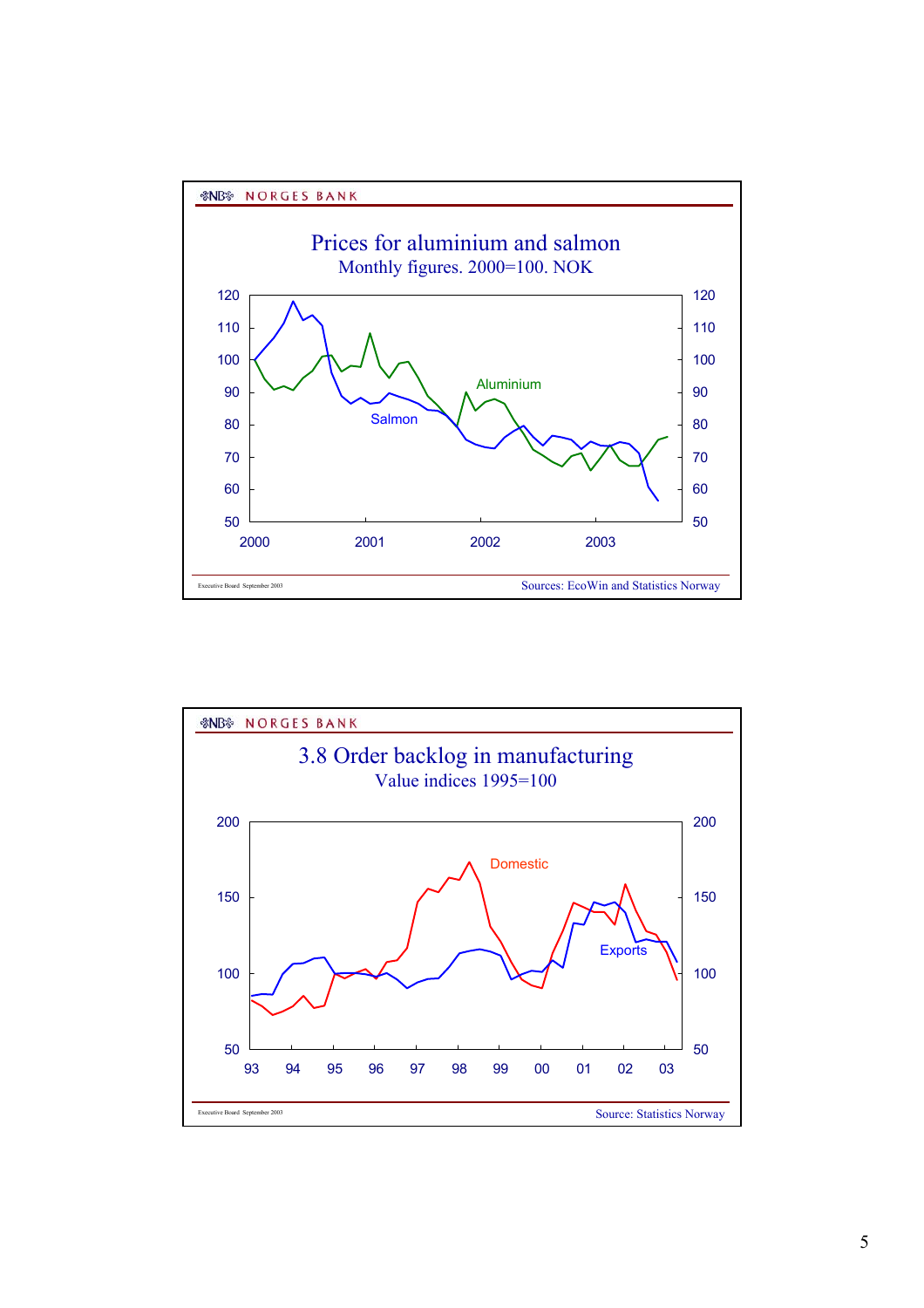